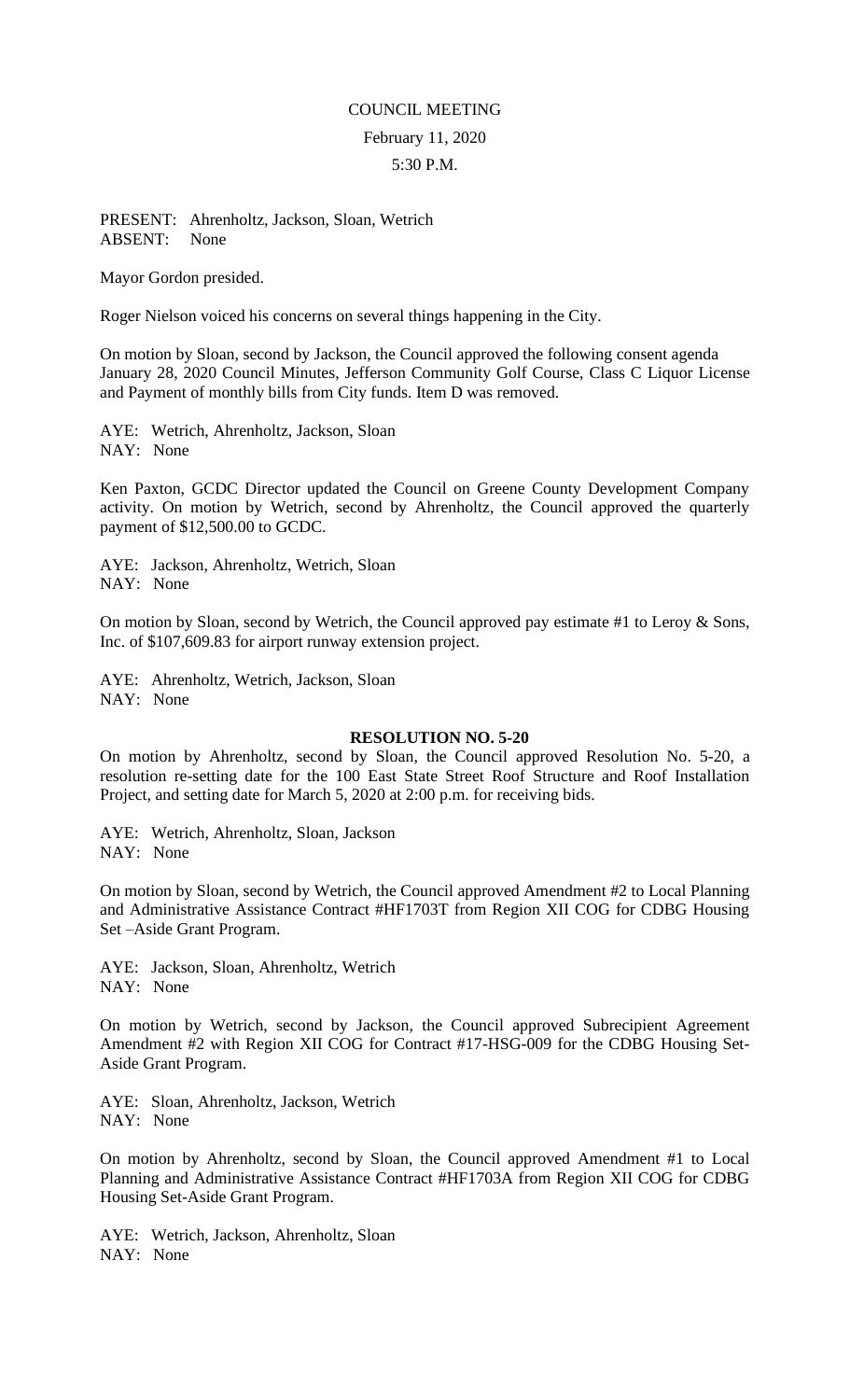Dave Morlan, Public Works Director updated the Council on department activities for the last quarter.

Discussion took place combining Jefferson Area Chamber & Jefferson Main Street. No action was taken.

The Council held a workshop on Fiscal Year 2020-2021 budget. No action was taken.

The following bills were approved by payment from the City funds: A1 AUTOMOTIVE PD VEH OIL CHNG 38.60 ABC PEST CONTROL RN PEST CONTROL 245.00 ACCESS SYSTEMS INC RN CPIER LSE 579.43 ACCESS SYSTEMS LEASING PA CPIER LSE 552.39 ACCO UNLIMITED CORP WA CHEM 2,362.00 ACUSHNET CO. GCRSE MERCH 596.19 AFLAC AFLAC INS W/H 72.47 AFSCME/IOWA COUNCIL 61 UNION DUES 112.95 AG SOURCE LAB WA TSTG 313.00 ALEX AIR APPARATUS INC **JFD EQIPMENT** 3,168.88 ALLIANT ENERGY UTILITIES 24,590.89 ANDREW WOODLEY RN DJ 350.00 ARROWHEAD SCIENTIFIC INC PD RED TAPE 185.98 AUTOMATIC SYSTEMS CO. WA SERV 554.25 BAKER & TAYLOR INC. LB BOOKS 1,121.21 BARCO MUNICIPAL PRODUCTS RUT SIGN 104.93 BOLTON & MENK INC GRWOOD/CENTRAL ENG 21,928.00 BOMGAARS SUPP 3,402.37 BOOK LOOK LEE BOOKS 61.96 BOONE GLASS CO 205 N WILSON GLASS 42,548.75 BROWN SUPPLY CO. The RUT PLOW BLADE 600.00 C&D MASONRY INC 200 E STATE PAINT 166,394.30 CARROLL CO SOLID WASTE RC MKTG FEES 3,048.30 CARROLL POLICE DEPT PD TEST SERV FEE 200.00 CENTRAL IOWA SYSTEMS CAMERA INSTAL/CHIME 573.96 CINTAS CORP FIRST AID 323.97 CLEANING SOLUTIONS INC. RN CLEAN 2,376.00 CLOUSER PLUMBING TECH WA PIPE 371.81 COBRAHELP PA FEE 18.00 COMPASS MINERALS WA SALT 7,081.71 COMPUTER CONCEPTS LB REPAIR 593.33 CORE & MAIN WA MODULE 219.31 COUNTYWIDE ELECTRIC SERV 200 E STATE ELEC 5,314.21 CROWD CONTROL WAREHOUSE HOT/MOT BARRICADES 2,704.43 DAVE DAVIS CAF REIMB 25.00 DAVE & JULIE MULDER WA DEP REF 78.68 DENNIS HAMMEN RN REIMB CONCESS 280.60 DISCOUNT PAPER PRODUCTS LB SUPP 72.99 DORSEY & WHITNEY LLP 2019 GO BONDSLEGAL 20,000.00 DURLAM ELECTRIC RN QUARLY SRV 1,385.05 EAST STATE STREET PROPERTIES 204-206 E STATE FACAD 78,026.00 EFTPS FEDERAL W/H 16,542.91 ELLIOTT EQUIPMENT CO. RC CONTAINERS 3,130.00 EMC NATIONAL LIFE CO. BMC LIFE INS 184.97 ENVIRONMENTAL PROPERTY 100 E STATE ASBEST RV 2,980.00 FAREWAY **LB SUPP** 66.40 FASTLANE MOTOR PARTS LLC PARTS 567.54 FREEDOM FIRE & SAFETY LLC PD FIRE EXTIN MAINT 29.25 GALLS LLC PD CUFFS 432.59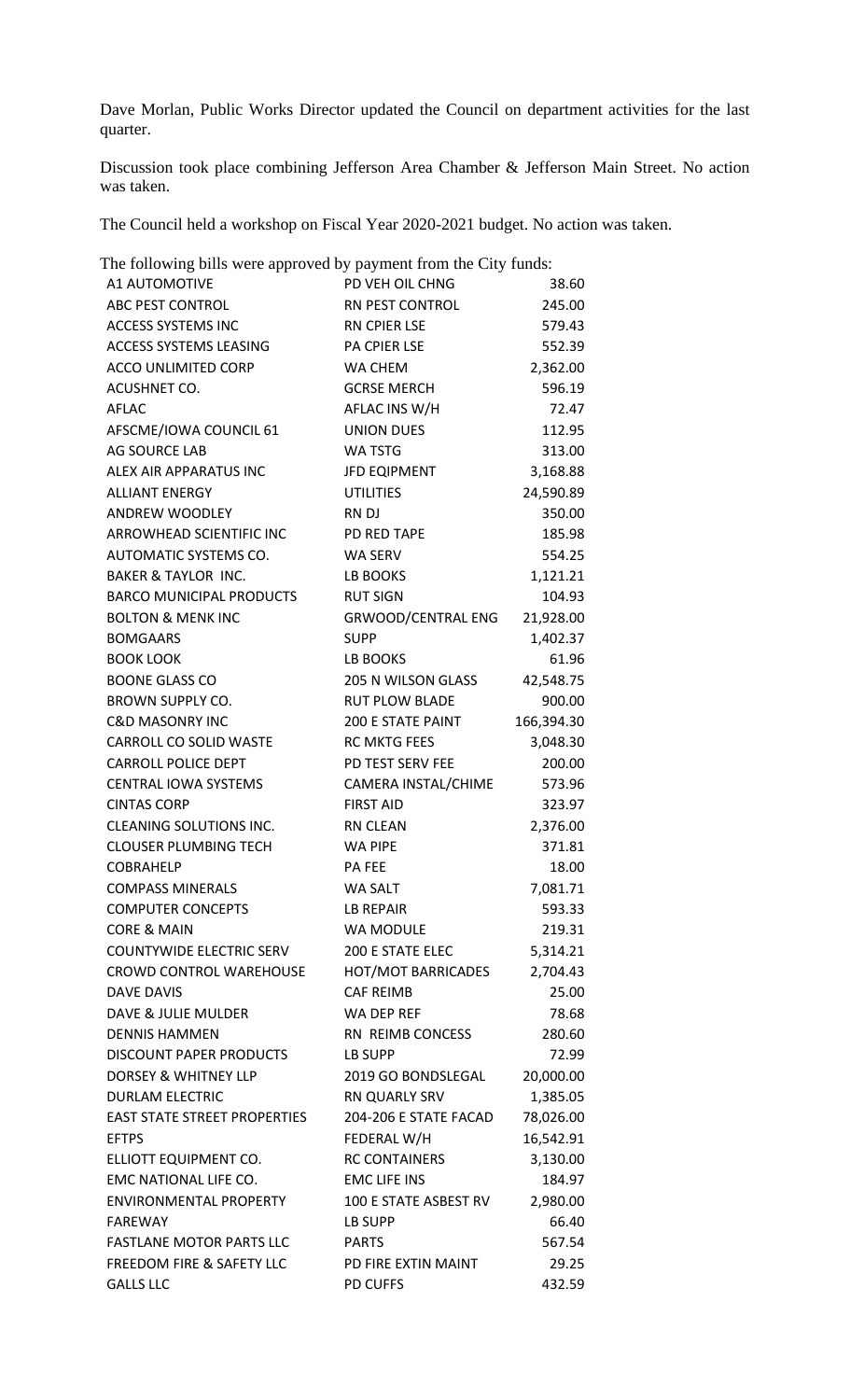| <b>GEORGE OVERBAUGH</b>          | WA DEP REF              | 102.03    |
|----------------------------------|-------------------------|-----------|
| <b>GRAINGER</b>                  | <b>PARTS</b>            | 464.34    |
| <b>GREENE CO SEC ROADS</b>       | <b>FUEL</b>             | 7,671.49  |
| <b>GREENE CO. PEACE OFF ASOC</b> | <b>PD DUES</b>          | 450.00    |
| GREENE CO. CHAMBER & DEV         | RN CHAMBER CKS          | 50.00     |
| GREENE CO. RAMS BASKETBALL       | RN RAM BB               | 983.00    |
| <b>GREENE CO. RAMS CHEER</b>     | RN MINI CHEER CAMP      | 378.00    |
| <b>GRELL ROOFING, LLC</b>        | <b>WA ROOF</b>          | 34,500.00 |
| <b>HACH COMPANY</b>              | WA LAB SUPP             | 1,769.00  |
| HALEY EQUIPMENT INC.             | <b>RUT CAP</b>          | 9.65      |
| <b>HAMILTON REDI-MIX</b>         | <b>RUT SNOW REMOVAL</b> | 700.00    |
| <b>HARRISON RV LAND</b>          | <b>WA SPEEDEE</b>       | 19.14     |
| <b>HEARTLAND BANK</b>            | WA DEP REF              | 150.00    |
| <b>HEATH ENNS</b>                | <b>H INS SINK</b>       | 1,700.00  |
| <b>HERALD PUBLISHING</b>         | <b>PA LEGALS</b>        | 341.63    |
| HIWAY TRUCK EQUIPMENT            | <b>RUT CUTTING EDGE</b> | 517.12    |
| <b>HOME STATE BANK</b>           | <b>ACH</b>              | 86.46     |
| <b>HOTSY CLEANING SYSTEMS</b>    | SW SUPER XL             | 610.96    |
| HUPP HOME SERVICES, LLC          | LB MAINT                | 885.17    |
| IDALS-IOWA DEP OF AGRI           | <b>ANIMAL SHELT LIC</b> | 75.00     |
| <b>IMFOA</b>                     | PA IMFOA DUES           | 50.00     |
| <b>INNOVATIVE INTERFACES INC</b> | LB SUBSCRIP             | 705.91    |
| INTERSTATE ALL BATTERY CENTR     | PD BATTERIES            | 223.45    |
| IOWA AUTOMATION CO.              | <b>WA REPRS</b>         | 3,048.57  |
| IOWA LAW ENFORCE ACADEMY         | PD ACADEMY FEES         | 250.00    |
| <b>IOWA ONE CALL</b>             | WA ONE CALL             | 6.30      |
| <b>IOWA RADIO PLUS</b>           | <b>GCRSE ADV</b>        | 101.36    |
| <b>IOWA RURAL WATER ASSOC</b>    | <b>WA CLASS</b>         | 335.00    |
| <b>IOWA STATE UNIVERSITY</b>     | PD GTSB CONF            | 100.00    |
| <b>IPERS-FOAB</b>                | <b>IPERS W/H</b>        | 11,374.94 |
| JAMES E. FORBES                  | AP MGR                  | 600.00    |
| <b>JANE MILLARD</b>              | LB REIMB                | 257.72    |
| JAY D. GOUGHNOUR                 | <b>GCRSE MAINT</b>      | 750.00    |
| JEFFERSON ACE HARDWARE           | <b>SUPP</b>             | 938.16    |
| JEFFERSON COMM GOLF CRSE         | <b>GCRSE TIP REIMB</b>  | 223.00    |
| JEFFERSON MATTERS/MAIN ST        | HOT/MOT JEFF IA APP     | 900.00    |
| JEFFERSON ROTARY CLUB            | <b>BLDG INSP DUES</b>   | 263.00    |
| <b>JEFFERSON TELECOM</b>         | <b>PHONE</b>            | 2,430.80  |
| JEFFERSON VETERINARY CL          | ANIM SHELT VET EXP      | 58.00     |
| JORY JOY                         | <b>RN REFUND</b>        | 70.00     |
| JUMP START WELLNESS & FITNESS    | PL CLASS                | 113.00    |
| KATHERINE B KINCER               | WA DEP REF              | 56.56     |
| <b>KENT CURTIS</b>               | <b>H INS SINK</b>       | 156.54    |
| LAKESHORE LEARNING MATERI        | LB STEM KIT             | 46.98     |
| LOUK PLUMBING, HEATING           | WA CAP                  | 17.79     |
| MACQUEEN EQUIPMENT               | <b>RUT PARTS</b>        | 401.57    |
| <b>MANGOLD ENVIRO</b>            | <b>SW TSTG</b>          | 1,649.60  |
| <b>MATHESON TRIGAS</b>           | WA CHEM                 | 136.41    |
| METRO WASTE AUTHORITY            | SN LF FEES              | 7,464.63  |
| <b>MIDLAND POWER COOP</b>        | <b>AP LITES</b>         | 595.81    |
| MIDWEST UNDERGROUND SUPP         | WA NOZZLE               | 196.80    |
| <b>MOTOR PARTS</b>               | <b>PARTS</b>            | 717.82    |
| MUIR EMBROIDERY & FOOTWEAR       | PD CAP                  | 184.00    |
| <b>NATHANIEL TRUSS</b>           | WA DEP REF              | 17.56     |
| <b>NICK SORENSEN</b>             | <b>BLDG INSP REIMB</b>  | 368.76    |
| NORTHLAND AUTO & MARINE          | <b>GCRSE MAINT</b>      | 3,611.05  |
| <b>OPTIONS INK</b>               | <b>OFFICE SUPP</b>      | 820.50    |